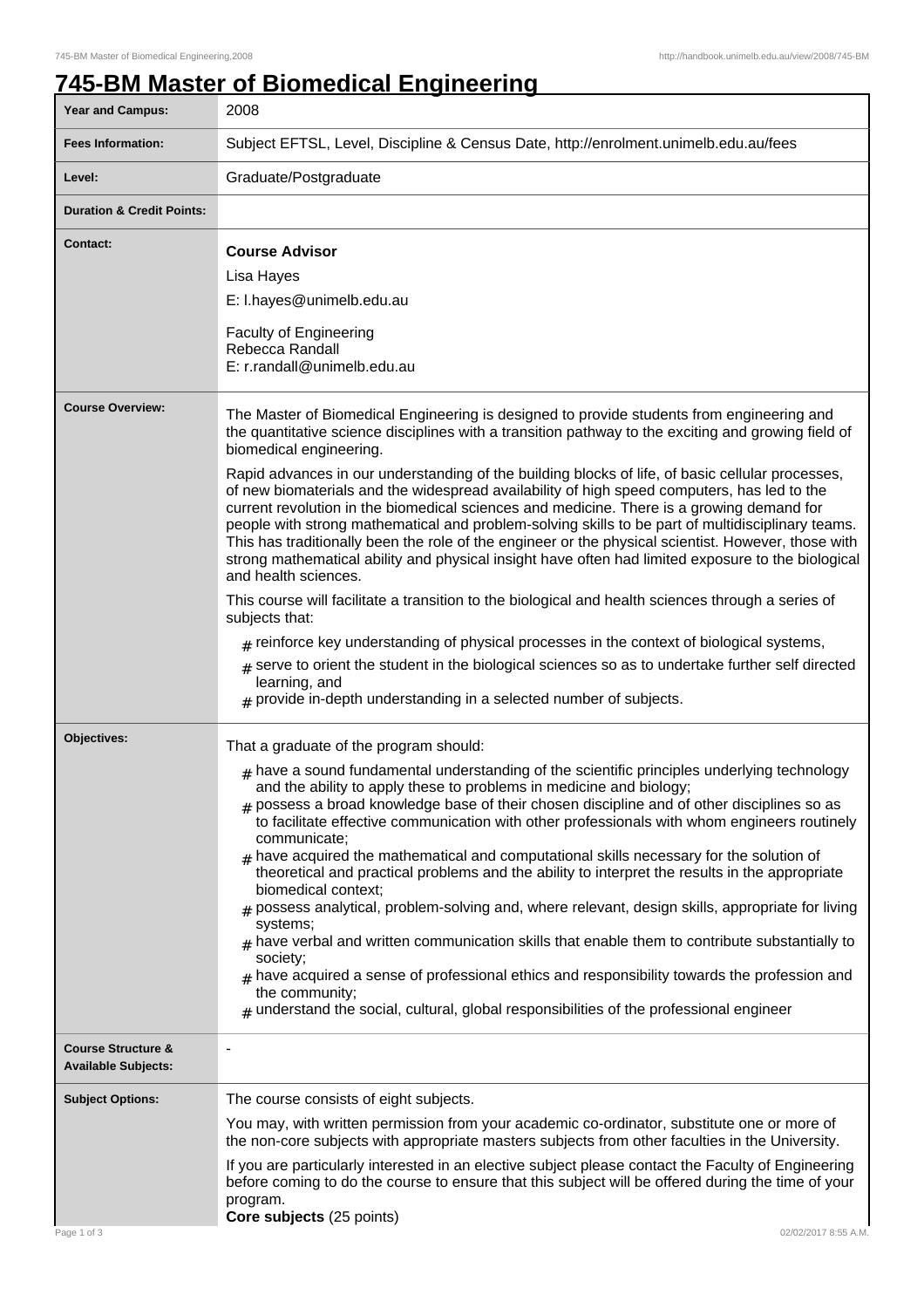|                            | <b>Subject</b>                                                                                                                                                                                                                                                                                                                                                                                                                                                                                                                                                                        | <b>Study Period Commencement:</b> | <b>Credit</b><br>Points: |  |
|----------------------------|---------------------------------------------------------------------------------------------------------------------------------------------------------------------------------------------------------------------------------------------------------------------------------------------------------------------------------------------------------------------------------------------------------------------------------------------------------------------------------------------------------------------------------------------------------------------------------------|-----------------------------------|--------------------------|--|
|                            | 421-698 Biomedical Engineering                                                                                                                                                                                                                                                                                                                                                                                                                                                                                                                                                        | Semester 1                        | 12.50                    |  |
|                            | 421-693 Anatomy & Physiology for Engineers                                                                                                                                                                                                                                                                                                                                                                                                                                                                                                                                            | Semester 2                        | 12.50                    |  |
|                            | Elective subjects (75 points)                                                                                                                                                                                                                                                                                                                                                                                                                                                                                                                                                         |                                   |                          |  |
|                            | Subject                                                                                                                                                                                                                                                                                                                                                                                                                                                                                                                                                                               | <b>Study Period Commencement:</b> | <b>Credit</b><br>Points: |  |
|                            | 421-631 Neuroimaging Methods and Applications                                                                                                                                                                                                                                                                                                                                                                                                                                                                                                                                         | Semester 1                        | 12.50                    |  |
|                            | 421-692 Biological Systems Engineering                                                                                                                                                                                                                                                                                                                                                                                                                                                                                                                                                | Semester 2                        | 12.50                    |  |
|                            | 421-699 Forces, Fields and Flows in Bio Systems                                                                                                                                                                                                                                                                                                                                                                                                                                                                                                                                       | Semester 1                        | 12.50                    |  |
|                            | 433-650 Computational Gene Expression                                                                                                                                                                                                                                                                                                                                                                                                                                                                                                                                                 | Semester 2                        | 12.50                    |  |
|                            | 431-671 Auditory Processing and Hearing Bionics                                                                                                                                                                                                                                                                                                                                                                                                                                                                                                                                       | Semester 2                        | 12.50                    |  |
|                            | 431-672 Neural Information Processing                                                                                                                                                                                                                                                                                                                                                                                                                                                                                                                                                 | Semester 1                        | 12.50                    |  |
|                            | 431-673 Clinical Engineering                                                                                                                                                                                                                                                                                                                                                                                                                                                                                                                                                          | Semester 2                        | 12.50                    |  |
|                            | 421-615 Neuroimaging Modelling and Analysis                                                                                                                                                                                                                                                                                                                                                                                                                                                                                                                                           | Semester 2                        | 12.50                    |  |
|                            | 436-570 Musculoskeletal Biomechanics                                                                                                                                                                                                                                                                                                                                                                                                                                                                                                                                                  | Not offered 2008                  | 12.500                   |  |
|                            | 433-651 Computational Genomics                                                                                                                                                                                                                                                                                                                                                                                                                                                                                                                                                        | Semester 1                        | 12.50                    |  |
|                            | 411-651 Tissue Engineering                                                                                                                                                                                                                                                                                                                                                                                                                                                                                                                                                            | Semester 2                        | 12.50                    |  |
|                            | 411-652 Bionano Engineering                                                                                                                                                                                                                                                                                                                                                                                                                                                                                                                                                           | Semester 2                        | 12.50                    |  |
| <b>Entry Requirements:</b> | <b>Academic Requirements</b>                                                                                                                                                                                                                                                                                                                                                                                                                                                                                                                                                          |                                   |                          |  |
|                            | A four-year degree in Engineering or a Science honours degree including mathematics and<br>chemistry or equivalent, normally with an average grade of at least H2B (70%) (University of<br>Melbourne equivalent)<br>A three-year degree in an Engineering or Science related discipline, or equivalent, and a<br>Postgraduate/Graduate Diploma in Engineering normally with an average grade of at least 70%<br>(University of Melbourne equivalent) or with two years documented relevant work experience or<br>other postgraduate experience to be assessed on a case-by-case basis |                                   |                          |  |
|                            | <b>Language Requirements</b>                                                                                                                                                                                                                                                                                                                                                                                                                                                                                                                                                          |                                   |                          |  |
|                            | International students and students whose prior qualifications are from a university overseas<br>where English is not the official language of instruction and examination need to supply proof of<br>academic English language competency.                                                                                                                                                                                                                                                                                                                                           |                                   |                          |  |
|                            | Proof acceptable to the University includes:                                                                                                                                                                                                                                                                                                                                                                                                                                                                                                                                          |                                   |                          |  |
|                            | Original evidence of an English Language test score at a sitting within the last 24 months of<br>either -                                                                                                                                                                                                                                                                                                                                                                                                                                                                             |                                   |                          |  |
|                            | <b>TOEFL</b> - at least 577 and a TWE of at least 4.5 (paper based) or a TOEFL of at least 233 with<br>an Essay Rating of at least 4.5 (computer based)<br>or<br><b>IELTS</b> - at least 6.5. (A minimum band score of 6 is required in the Academic Writing module).                                                                                                                                                                                                                                                                                                                 |                                   |                          |  |
|                            | Entry under a slightly lower Engineering alternative * English Language entry requirement is<br>available as follows:                                                                                                                                                                                                                                                                                                                                                                                                                                                                 |                                   |                          |  |
|                            | TOEFL - at least 550, with a TWE of 4 or the computer based TOEFL of at least 213 with an<br>Essay Rating Score of at least 4 and agreeing in writing to undertake and pass an ESL subject<br>in the first semester of study at The University of Melbourne                                                                                                                                                                                                                                                                                                                           |                                   |                          |  |